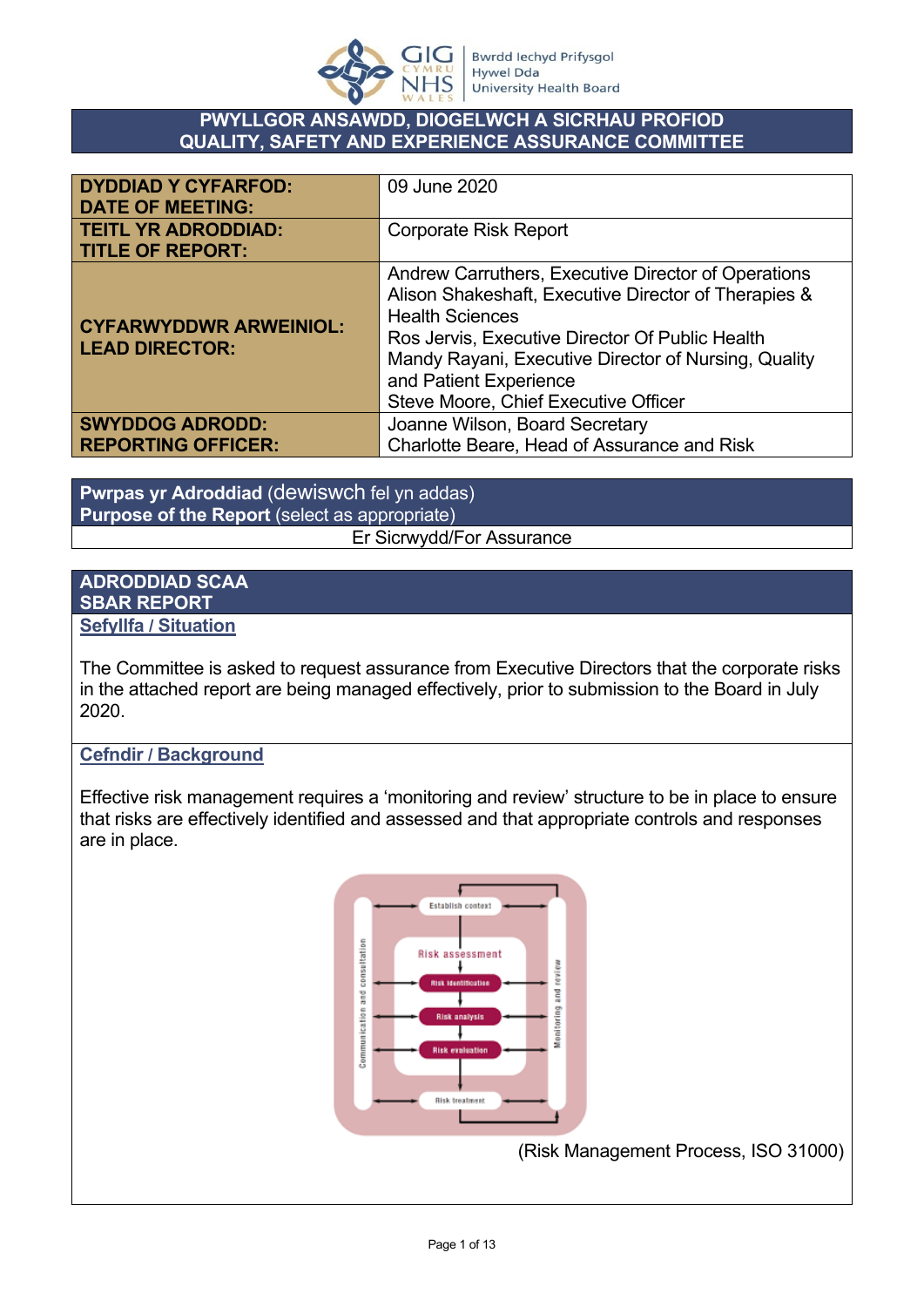The Board's Committees are responsible for the monitoring and scrutiny of corporate level risks within their remit. They are responsible for:

- Seeking assurance on the management of principal risks on the Board Assurance Framework (BAF)/Corporate Risk Register (CRR) and providing assurance to the Board that risks are being managed effectively and report areas of significant concern, for example, where risk appetite is exceeded, lack of action, etc.
- Reviewing principal and operational risks over tolerance and where appropriate recommend the 'acceptance' of risks that cannot be brought within HDdUHB's risk appetite/tolerance to the Board.
- Provide annual reports to Audit & Risk Assurance Committee (ARAC) on the effectiveness of the risk management process and management of risks within its remit.
- Identity through discussions any new/emerging risks & ensure these are assessed by management.
- Signpost any risks outside of its remit to the appropriate UHB Committee.
- Use risk registers to inform meeting agendas.

These risks have been identified by individual Directors via a top down and bottom up approach and are either:

- Associated with the delivery of the Health Board objectives; or
- Significant operational risks escalated that are of significant concern and need corporate oversight and management.

Each risk on the CRR has been mapped to a Board level Committee to ensure that risks on the CRR are being managed appropriately, taking into account the gaps, planned actions and agreed tolerances, and to provide assurance to the Board through their update report on the management of these risks.

The Board has delegated a proportion of its role of scrutiny of assurances to its Committees to make the most appropriate and efficient use of expertise. Therefore, Committees should also ensure that assurance reports relevant to the principal risks are received and scrutinised, and an assessment made as to the level of assurance it provides, taking into account the validity and reliability i.e. source, timeliness, methodology behind its generation and its compatibility with other assurances. This will enable the Board to place greater reliance on assurances, if they are confident that they have been robustly scrutinised by one of its Committees; and provide them with greater confidence about the likely achievement of strategic objectives, as well as providing a sound basis for decision-making. It is the role of Committees to challenge where assurances in respect of any component are missing or inadequate. Any gaps should be escalated to the Board.

The Board and Committee cycle has been amended in response to COVID-19, and it was agreed at the Board on 16 April 2020 that the CRR is reviewed and agreed by Executive Directors on a monthly basis prior to Board, with the Quality, Safety and Experience Assurance Committee (QSEAC) retaining scrutiny role of risks aligned to the safety and quality of services. A new COVID-19 theme has been added to Datix which can be selected for existing and new risks as appropriate.

The process for risk reporting and monitoring within the UHB is outlined at Appendix 1.

# **Asesiad / Assessment**

The QSEAC Terms of Reference reflect the Committee's role in providing assurance to the Board that principal risks are being managed effectively by the risk owners (Executive Leads).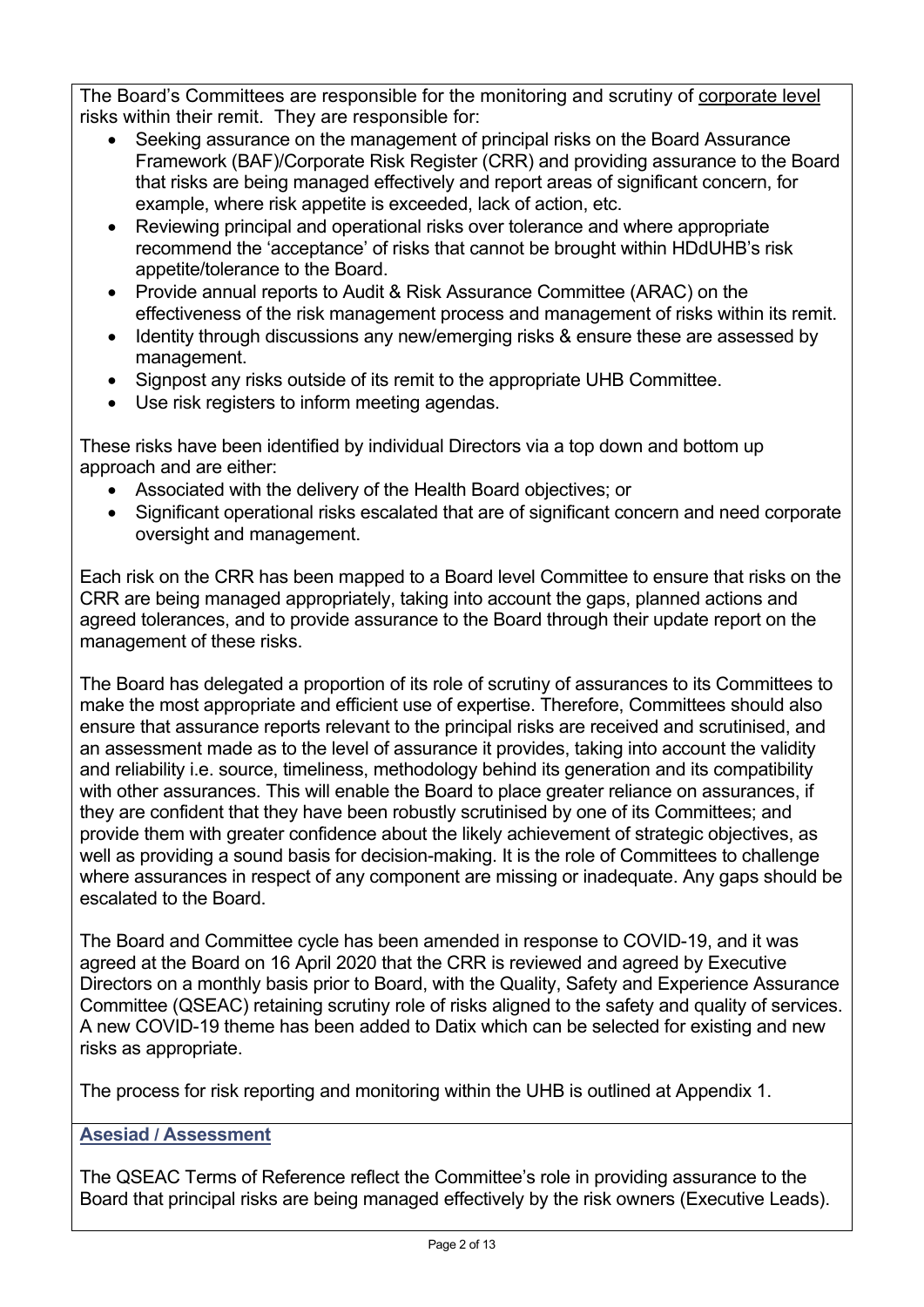The Terms of Reference state that:

5.2 Seek assurance on the management of principal risks within the Board Assurance Framework (BAF) and Corporate Risk Register (CRR) allocated to the Committee and provide assurance to the Board that risks are being managed effectively and report any areas of significant concern e.g. where risk tolerance is exceeded, lack of timely action.

Following the Board in April 2020, Executive Directors were asked to consider their existing corporate risks in light of COVID-19 pandemic. They were asked to:

- Reflect the impact of COVID-19 on existing risks and how this may reduce/increase the level of risk facing the Health Board.
- De-escalate risks that do not reflect the current priorities of the Health Board.
- Assess new and emerging risks relating to the potential impact of COVID-19 planning and management.
- Consider risks from their Directorate risk registers as to whether they should be considered for escalation to CRR.

Following the review, there are 13 risks currently aligned to QSEAC (out of the 28 that are currently on the CRR) as the potential impacts of the risks relate to the safety of patients, quality of services and patient outcomes. A summary of corporate risks can be found at Appendix 2.

Each of these risks have been entered onto a 'risk on a page' template which includes information relating to the strategic objective, controls, assurances, performance indicators and action plans to address any gaps in controls and assurances. These can be found at Appendix 3.

Changes since the previous QSEAC meeting (December 2019):

The Committee is asked to seek assurance from risk owners (Executive Directors) that each risk is being managed effectively and will be brought within the UHB tolerance.

Below is a summary of changes since the previous report to QSEAC:

| Total number of risks                 | 12 |            |
|---------------------------------------|----|------------|
| New / escalated risks                 |    | See note 1 |
| De-escalated/Closed risks             | З  | See note 2 |
| Reassigned risks                      |    | See note 2 |
| Increase in risk score $\uparrow$     |    | See note 3 |
| Reduction in risk score $\psi$        |    | See note 3 |
| No change in risk score $\rightarrow$ |    | See note 4 |

# *Note 1 – New Risks*

Since the previous report in December 2019, three new risks have been added to the CRR/BAF and aligned to QSEAC, and one existing risk has been escalated from Directorate level.

| <b>Risk Reference and Executive</b> |            | New/             | <b>Date</b> | Reason                        |
|-------------------------------------|------------|------------------|-------------|-------------------------------|
| Title                               | Lead       | <b>Escalated</b> |             |                               |
| 810 - Poor quality of               | Andrew     | <b>New</b>       | 04/12/19    | This risk was entered on the  |
| care within the                     | Carruthers |                  |             | CRR prior to COVID-19 and     |
|                                     |            |                  |             | reflected the risk within the |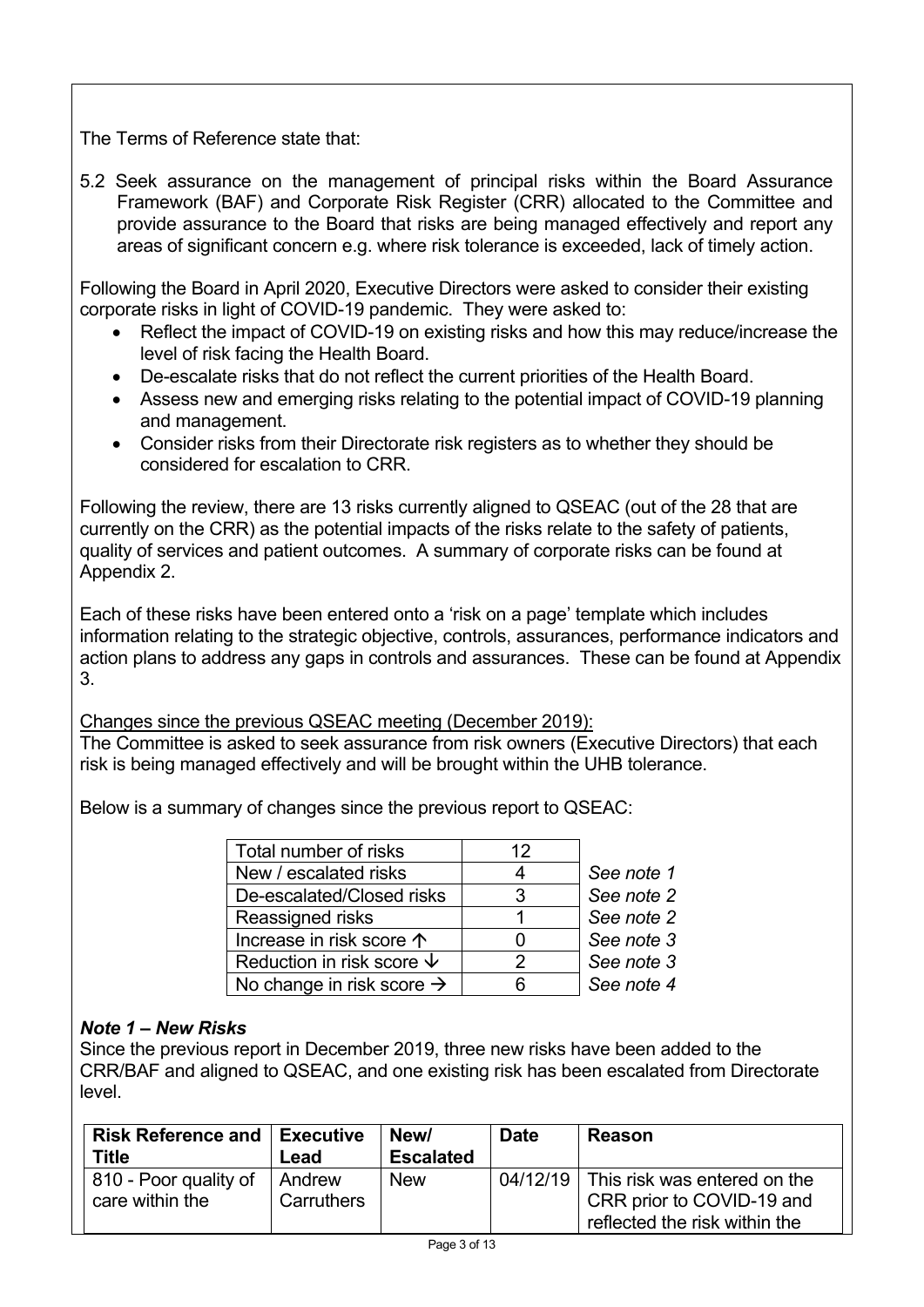| unscheduled care<br>pathway                      |                       |            |          | unscheduled care system.<br>Whilst the current risk has              |  |
|--------------------------------------------------|-----------------------|------------|----------|----------------------------------------------------------------------|--|
|                                                  |                       |            |          | reduced during COVID-19                                              |  |
|                                                  |                       |            |          | from 20 to 12, potentially                                           |  |
|                                                  |                       |            |          | influenced by reduced                                                |  |
|                                                  |                       |            |          | demand for emergency care at                                         |  |
|                                                  |                       |            |          | our Emergency Department                                             |  |
|                                                  |                       |            |          | facilities. Ambulance delays<br>have reduced to their lowest         |  |
|                                                  |                       |            |          | recorded level since July                                            |  |
|                                                  |                       |            |          | 2017. Where delays occur at                                          |  |
|                                                  |                       |            |          | the present time, these                                              |  |
|                                                  |                       |            |          | predominantly relate to the                                          |  |
|                                                  |                       |            |          | challenges of ensuring                                               |  |
|                                                  |                       |            |          | patients with known /                                                |  |
|                                                  |                       |            |          | suspected COVID-19                                                   |  |
|                                                  |                       |            |          | symptoms are cared for in the                                        |  |
|                                                  |                       |            |          | most appropriate environment                                         |  |
|                                                  |                       |            |          | for their (and other patients')<br>needs. The risk is not            |  |
|                                                  |                       |            |          | completely resolved as                                               |  |
|                                                  |                       |            |          | pressure on non-COVID-19                                             |  |
|                                                  |                       |            |          | <b>GREEN</b> capacity continues on                                   |  |
|                                                  |                       |            |          | some sites and the situation                                         |  |
|                                                  |                       |            |          | remains under review. Work                                           |  |
|                                                  |                       |            |          | to implement the planned                                             |  |
|                                                  |                       |            |          | actions continues to ensure                                          |  |
|                                                  |                       |            |          | the Health Board is prepared<br>for Winter 2020/21 and to help       |  |
|                                                  |                       |            |          | prevent the return of extreme                                        |  |
|                                                  |                       |            |          | pressures in the post COVID-                                         |  |
|                                                  |                       |            |          | 19 period.                                                           |  |
| 733 - Failure to meet                            | Alison                | Escalated  | 15/01/20 | Escalated from the Therapies                                         |  |
| its statutory duties                             | Shakeshaft            |            |          | and Health Science                                                   |  |
| under Additional                                 |                       |            |          | Directorate Risk Register -                                          |  |
| Learning Needs and                               |                       |            |          | This was escalated to reflect                                        |  |
| <b>Education Tribunal</b><br>(ALNET) Act (Wales) |                       |            |          | the challenge of preparing the                                       |  |
| 2018 by Sept 2020                                |                       |            |          | organisation to fully meet the<br>requirements of the Act. This      |  |
|                                                  |                       |            |          | risk has increased to 16 from                                        |  |
|                                                  |                       |            |          | 12 since COVID-19 as the                                             |  |
|                                                  |                       |            |          | organisational focus, as well                                        |  |
|                                                  |                       |            |          | as resources, have moved                                             |  |
|                                                  |                       |            |          | away from preparing for the                                          |  |
|                                                  |                       |            |          | implementation of the ALNET                                          |  |
|                                                  |                       |            |          | Act.                                                                 |  |
| 855 - Risk that<br>UHB's normal                  | <b>Steve</b><br>Moore | <b>New</b> | 01/04/20 | This risk was entered to reflect<br>the risk to patients who will be |  |
| business will not be                             |                       |            |          | affected by services being                                           |  |
| given sufficient focus                           |                       |            |          | scaled back or suspended as                                          |  |
|                                                  |                       |            |          | part of the response to                                              |  |
|                                                  |                       |            |          | COVID-19. At this stage of the                                       |  |
|                                                  |                       |            |          | pandemic, to prevent                                                 |  |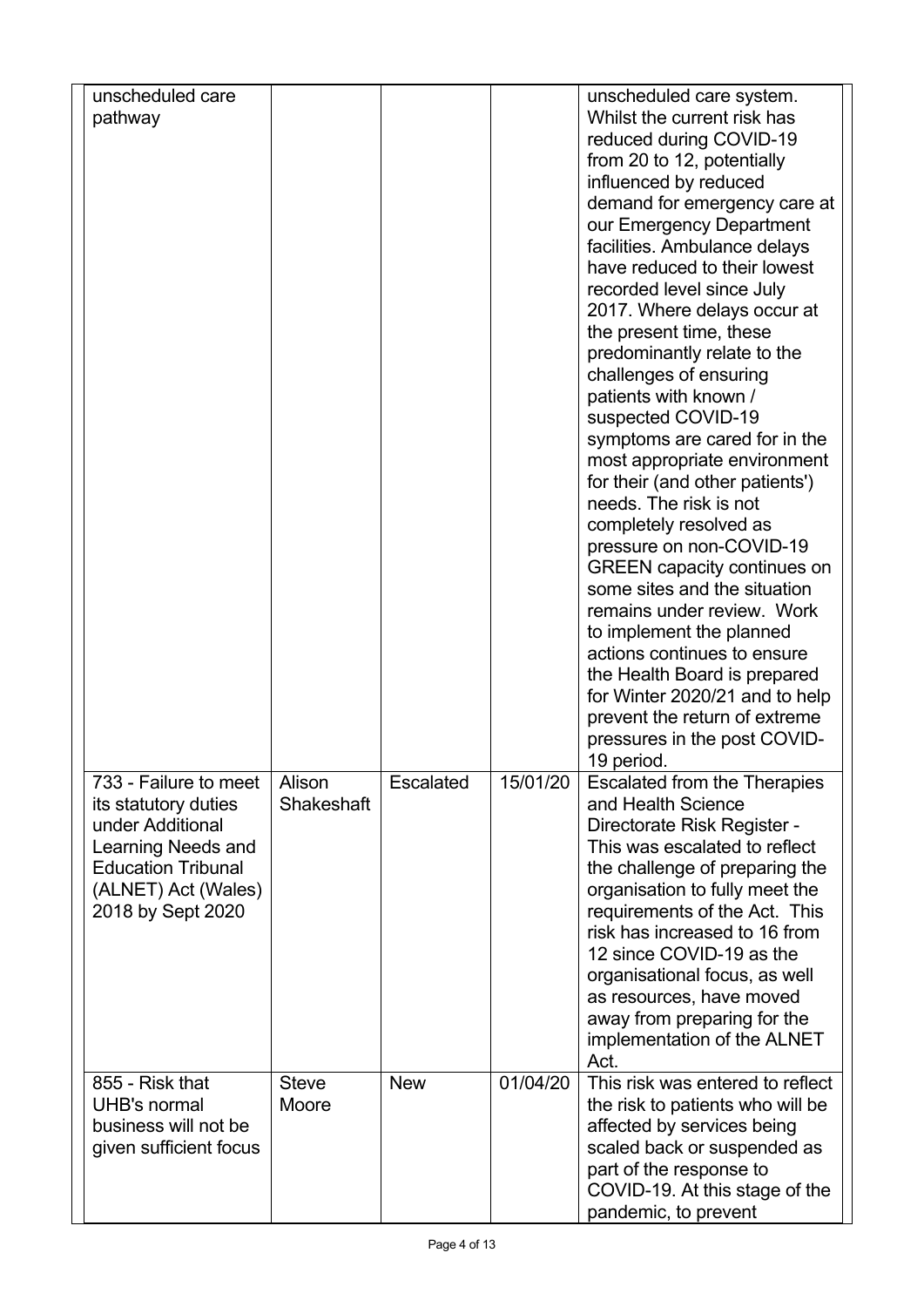|                                                                                                              |                       |            |          | deterioration urgent patients<br>and those needing cancer,<br>rheumatological and other<br>services continue to receive<br>care and processes are in<br>place to maintain this. The<br>Health Board has submitted its<br>response to the NHS Wales<br><b>Operating Framework for</b><br>Quarter 1, which outlines the<br>need to maintain essential<br>services and retain flexibility to<br>respond to changes of<br>transmission rates of COVID-<br>19 in the community.                                                       |
|--------------------------------------------------------------------------------------------------------------|-----------------------|------------|----------|----------------------------------------------------------------------------------------------------------------------------------------------------------------------------------------------------------------------------------------------------------------------------------------------------------------------------------------------------------------------------------------------------------------------------------------------------------------------------------------------------------------------------------|
| 853 - Risk that<br><b>Hywel Dda's</b><br>Response to<br>COVID-19 will be<br>Insufficient to<br>Manage Demand | <b>Steve</b><br>Moore | <b>New</b> | 01/04/20 | This risk was entered on the<br>CRR to reflect the risk that the<br>Health Board would not be<br>able to manage an increase in<br>demand in terms of bed<br>space, workforce and<br>equipment/consumables and<br>to reflect the potential quality<br>and safety impacts. This risk<br>has been reduced from 15 to 5<br>(within the Health Board<br>tolerance) as based on<br>estimated COVID-19 demand<br>and the planning undertaken<br>to respond to COVID-19, the<br>likelihood of this risk has been<br>reduced from 3 to 1. |

# *Note 2 – Closed/De-escalated/Re-assigned Risks*

Since the previous report to QSEAC in December 2019, four corporate risk has been deescalated or re-assigned to another Board level Committee.

| <b>Risk Ref &amp; Title</b>                                                                                                | <b>Exec Lead</b>     | Closed/<br>De-<br>escalated | <b>Date</b> | Reason                                                                                                                                                                                                                                                                                                                                                                                  |
|----------------------------------------------------------------------------------------------------------------------------|----------------------|-----------------------------|-------------|-----------------------------------------------------------------------------------------------------------------------------------------------------------------------------------------------------------------------------------------------------------------------------------------------------------------------------------------------------------------------------------------|
| 384 - Ability to fully<br>comply with statutory<br>and manufacturer<br>guidelines for<br>medical devices and<br>equipment. | Andrew<br>Carruthers | De-<br>escalated            | 15/01/20    | The Executive Team agreed<br>to de-escalate this risk from<br>CRR as systems and controls<br>have improved around the<br>management of medical<br>devices since this risk was<br>entered on the CRR. Whilst<br>the backlog of replacement<br>requires approximately £7m<br>per annum, this is being<br>managed through the<br>Operations Directorate capital<br>prioritisation process, |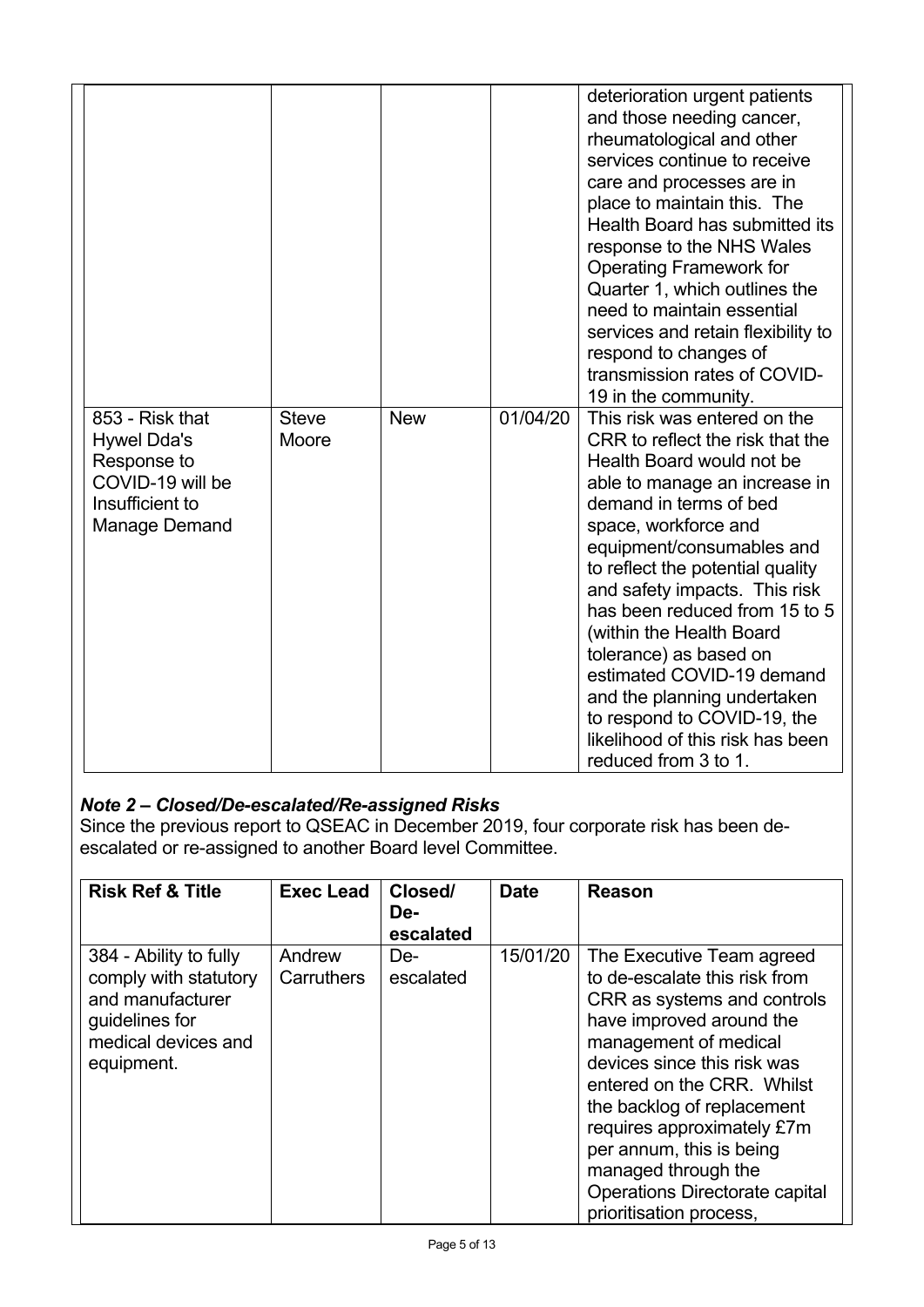|                                                                                         |                      |                                    |          | therefore this has been<br>removed from the corporate<br>risk register.                                                                                                                                                                                                                                                                                                                                                                                                                                                                                                                                                                                                   |
|-----------------------------------------------------------------------------------------|----------------------|------------------------------------|----------|---------------------------------------------------------------------------------------------------------------------------------------------------------------------------------------------------------------------------------------------------------------------------------------------------------------------------------------------------------------------------------------------------------------------------------------------------------------------------------------------------------------------------------------------------------------------------------------------------------------------------------------------------------------------------|
| 686 - Delivering the<br><b>Transforming Mental</b><br>Health (TMH)<br>Programme by 2023 | Andrew<br>Carruthers | Re-<br>assigned to<br><b>PPPAC</b> | 24/02/20 | Previously assigned to<br><b>QSEAC, the Directorate</b><br>reassigned this risk to<br><b>BPPAC in February 2020</b><br>(now the People Planning<br>and Performance Assurance<br>(PPPAC)). This risk<br>predominantly relates to the<br>risk of securing significant<br>capital from WG to deliver the<br>TMH programme.                                                                                                                                                                                                                                                                                                                                                   |
| 805 - Lack of<br>sustainable service<br>for TAVI procedure at<br>tertiary centre.       | <b>Philip Kloer</b>  | De-<br>escalated                   | 11/03/20 | The Executive Team agreed<br>to de-escalate this risk and<br>remove from it from the CRR<br>as there are no patients<br>currently waiting at the<br>tertiary centre for treatment,<br>the backlog is clear and<br><b>Swansea Bay University</b><br>Health Board (SBUHB) have<br>strengthened resourcing in<br>this service. NB - Whilst this<br>risk related to the potential<br>harm that patients could have<br>experienced whilst awaiting<br>transfer to the tertiary centre<br>for a TAVI procedure, it did<br>not address the potential<br>reputational risk following the<br>publication of the Royal<br>College report and<br>associated Board paper at<br>SBUHB. |
| Risk 44 - Ability to<br>manage patients<br>awaiting follow up<br>appointments           | Andrew<br>Carruthers | Closed                             | 01/06/20 | Following discussions with<br>the Scheduled Care<br><b>Directorate Senior</b><br>Management Team, this risk<br>needs to be replaced by a<br>new risk in relation to<br>outpatient management. The<br>Directorate are in the process<br>of developing plans in respect<br>of outpatient services and this<br>risk will be assessed when<br>these are finalised, with a<br>follow-up meeting to take<br>place mid/late June 2020.                                                                                                                                                                                                                                           |

*Note 3 – Increase/Decrease in Current Risk Score*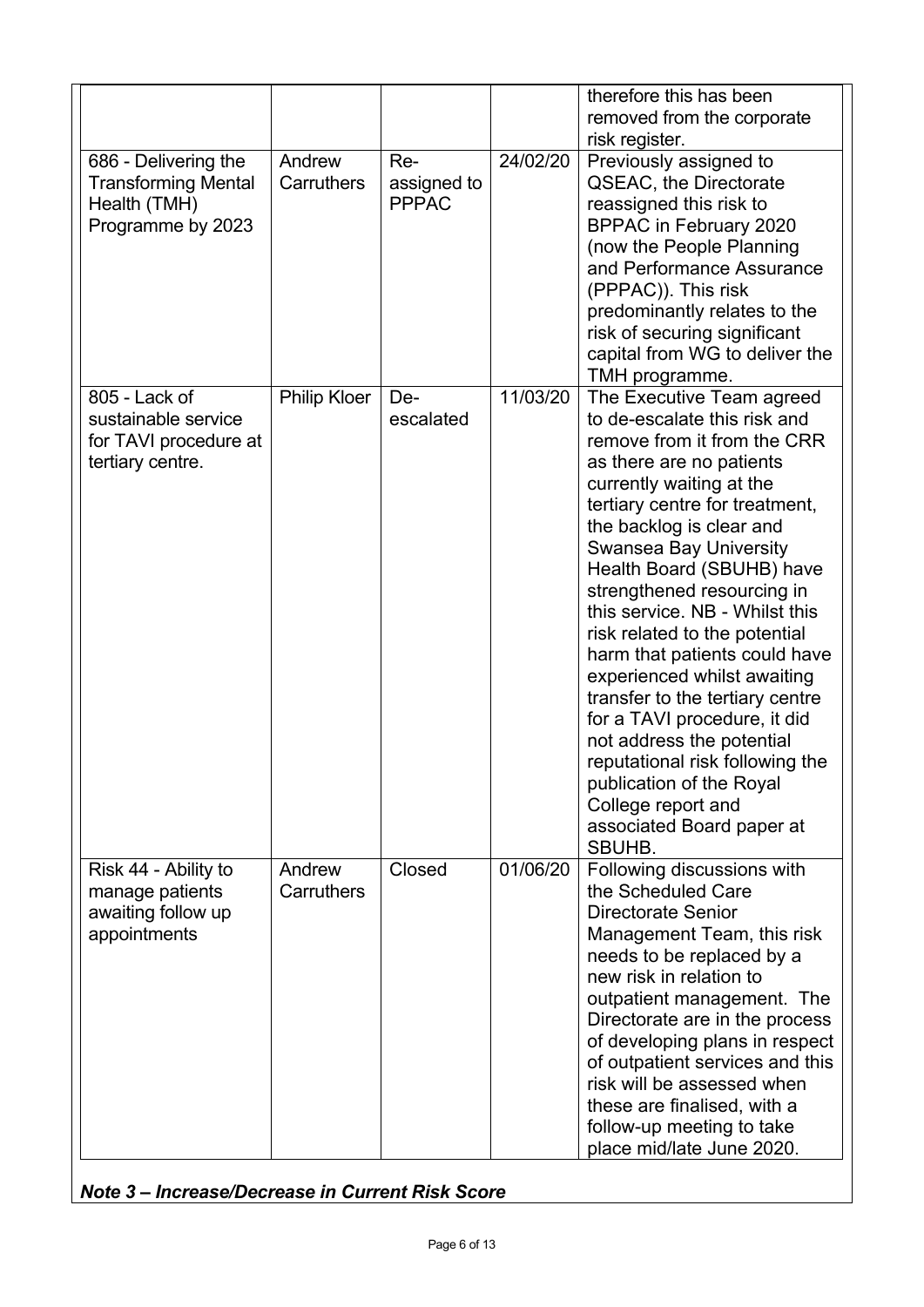Since the previous report to QSEAC in December 2019, there have been the following changes to current risk scores.

| <b>Risk Reference &amp; Title</b>                                           | <b>Previous</b><br><b>Risk</b><br><b>Score</b><br>(Dec-19) | <b>Risk</b><br><b>Score</b><br>May-20 | <b>Date</b> | <b>Update</b>                                                                                                                                                                                                                                                                                                                                                                                                                                                                                                                                                                                                                              |
|-----------------------------------------------------------------------------|------------------------------------------------------------|---------------------------------------|-------------|--------------------------------------------------------------------------------------------------------------------------------------------------------------------------------------------------------------------------------------------------------------------------------------------------------------------------------------------------------------------------------------------------------------------------------------------------------------------------------------------------------------------------------------------------------------------------------------------------------------------------------------------|
| 634 - Overnight theatre<br>provision in Bronglais<br>General Hospital (BGH) | $3x5 = 15$                                                 | $2x5=10$<br>W                         | 10/03/20    | This risk was reviewed by the<br>service and has been reduced<br>as a number of actions have<br>been implemented and there<br>have been no reported<br>incidents. The BGH unit is<br>classed as an obstetric unit<br>with modified criteria for<br>delivery, with mothers<br>assessed as high risk of<br>complications managed<br>through the maternity unit in<br>Carmarthen, Resolution of the<br>process to remove<br>compensatory rest days was<br>paused during the COVID-19<br>and will form part of the<br>Quarter 2 plan. Staff and<br>union representatives have<br>been informed.                                                |
| 635 - No deal Brexit<br>affecting continuity of<br>patient care             | $4x3=12$                                                   | $4x2=8$                               | 26/05/20    | The risk score has reduced to<br>reflect on-going work, and<br>plans at local, regional and<br>national levels, and recent<br>resilience measures adopted<br>by the organisation in<br>response to COVID-19. The<br>compounding effect of a Brexit<br>no-deal scenario with winter<br>plans, maintaining the COVID-<br>19 response and the<br>increasing concern regarding<br>the fragility of the independent<br>social care sector requires the<br>likelihood to remain at 4<br>however the impact score has<br>been reduced to 2 to reflect<br>the additional resilience at a<br>national, regional and local<br>level due to COVID-19. |

*Note 4 - No change in risk score*

| Risk Reference & Title | <b>Previous</b><br><b>Risk</b> | <b>Risk</b><br><b>Score</b> | Date of<br><b>Review</b> | <b>Update</b> |
|------------------------|--------------------------------|-----------------------------|--------------------------|---------------|
|                        |                                | $Mav-20$                    |                          |               |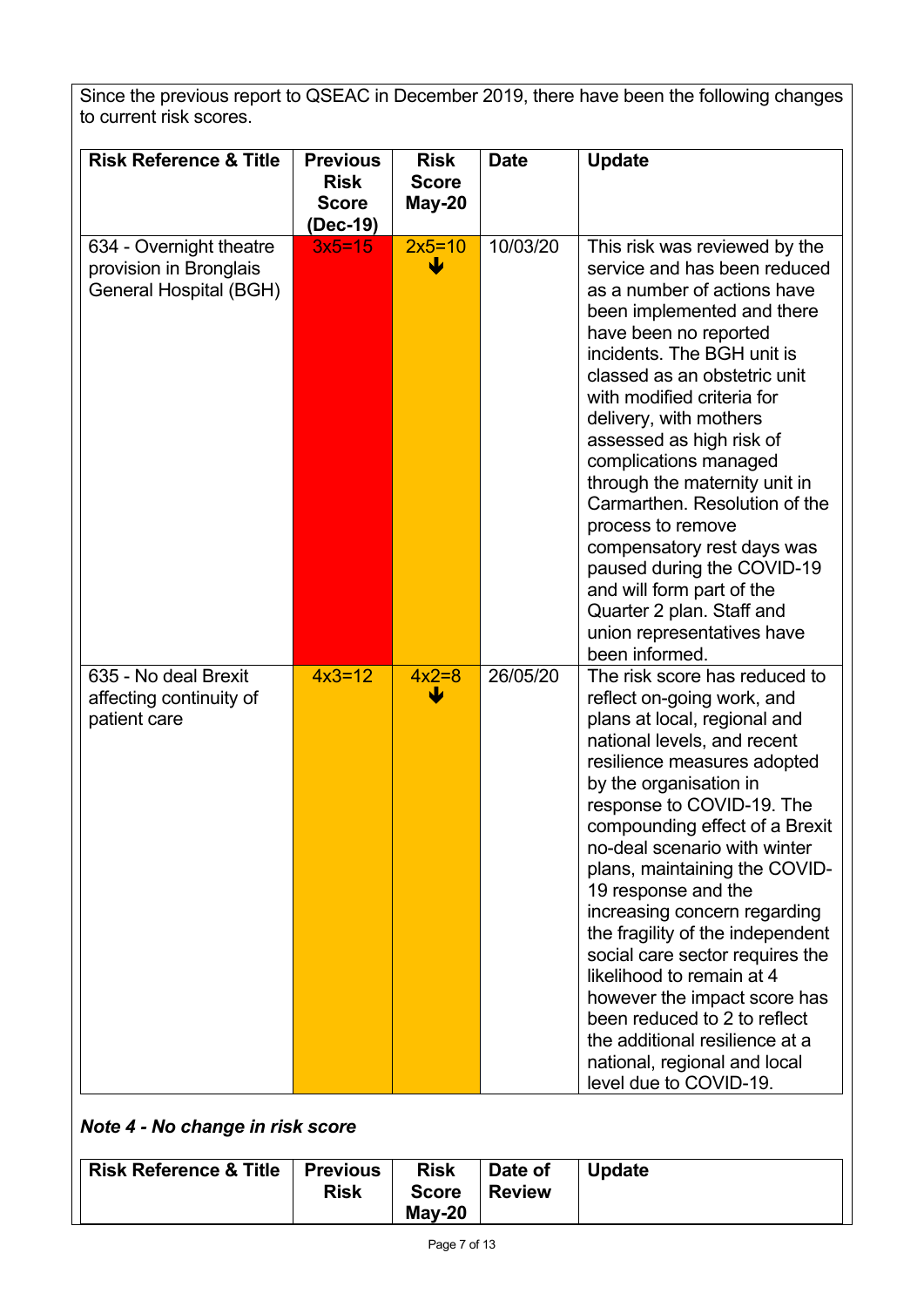|                                                                                                                                                           | <b>Score</b><br>(Dec20) |          |          |                                                                                                                                                                                                                                                                                                                                                                                                                                                                                                            |
|-----------------------------------------------------------------------------------------------------------------------------------------------------------|-------------------------|----------|----------|------------------------------------------------------------------------------------------------------------------------------------------------------------------------------------------------------------------------------------------------------------------------------------------------------------------------------------------------------------------------------------------------------------------------------------------------------------------------------------------------------------|
| Risk 628 - Fragility of<br>therapy provision<br>across acute and<br>community services                                                                    | $4x4=16$                | $4x4=16$ | 02/06/20 | There are significant gaps in<br>the therapy service provision<br>across acute, community and<br>primary care, the reasons for<br>this are described in the cause<br>section of the risk. Impact to<br>service provision by COVID-<br>19 will add an additional<br>challenge to workforce<br>models. Across all therapy<br>services, current demand<br>does not align to current<br>capacity and whilst this is<br>being managed as far as<br>possible by the controls in<br>place, it is not sustainable. |
| Risk 684 - Lack of<br>agreed replacement<br>programme for<br>radiology equipment<br>across UHB                                                            | $4x4=16$                | $4x4=16$ | 15/05/20 | Whilst activity has decreased<br>due to COVID-19, scanning of<br>COVID-19 patients requires<br>more time than non-COVID<br>patients, which may become<br>an issue as requests for<br>diagnostics for non-COVID-19<br>patients increase as other<br>services resume.<br>Commissioning of agreed<br>equipment has also been<br>delayed as a result of COVID-<br>19 and this remains<br>dependent external factors.                                                                                           |
| Risk 117 - Delays in<br>transfers to tertiary<br>centres for urgent<br>cardiac investigations,<br>treatment and surgery                                   | 3x5=15                  | $3x5=15$ | 24/02/20 | Currently under review with<br>Service lead who has been<br>overseeing the establishment<br>of Carmarthen Field Hospital.                                                                                                                                                                                                                                                                                                                                                                                  |
| Risk 91 - Insufficient<br>number of Consultant<br><b>Cellular Pathologists to</b><br>meet 14 day timescale<br>set out in the new<br>Single Cancer Pathway | $3x4=12$                | $3x4=12$ | 21/05/20 | Whilst there has been a<br>temporary reduction in overall<br>demand, there are plans to<br>recommence work, e.g.<br>endoscopy and some cancer<br>surgery which will impact on<br>the Cellular pathology<br>workload. In addition, working<br>arrangements in the team<br>have been changed in<br>response to COVID-19. Also<br>due to the vacancies, the<br>service is still unable to<br>support the tumour specific<br>cancer Multi-disciplinary Team<br>(MDT) meetings. It is                           |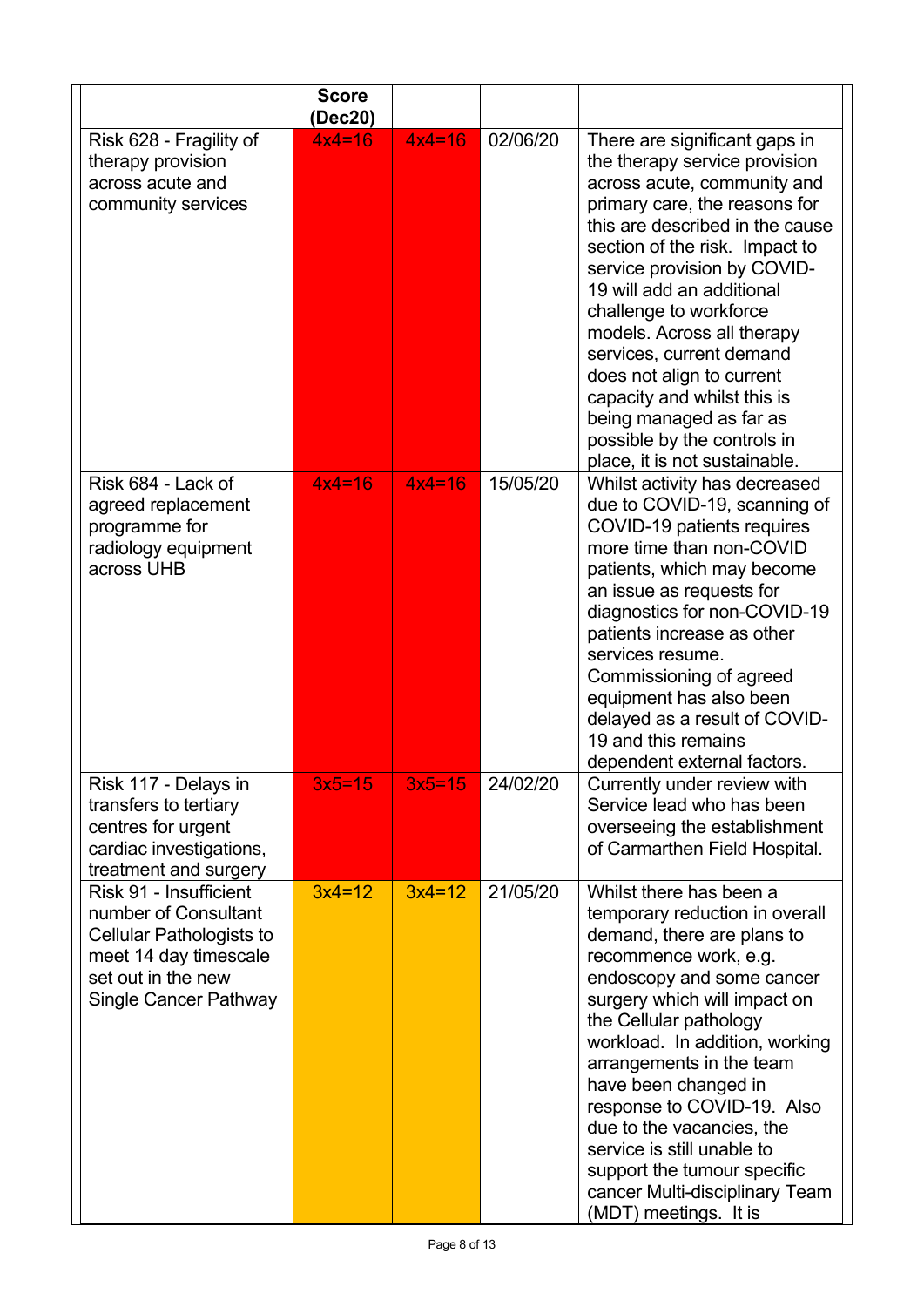|                                                                                                                                                             |          |          |          | anticipated that "digital<br>pathology" will probably<br>impact on the way Consultants<br>work in the future when this is<br>rolled out nationally (timeline<br>TBC).                                                                                                                                                                                                                                                                                                                                                                                                                                                                                                                                                                                                                                                                                          |
|-------------------------------------------------------------------------------------------------------------------------------------------------------------|----------|----------|----------|----------------------------------------------------------------------------------------------------------------------------------------------------------------------------------------------------------------------------------------------------------------------------------------------------------------------------------------------------------------------------------------------------------------------------------------------------------------------------------------------------------------------------------------------------------------------------------------------------------------------------------------------------------------------------------------------------------------------------------------------------------------------------------------------------------------------------------------------------------------|
| Risk 750 - Lack of<br>substantive middle<br>grade doctors affecting<br><b>Emergency Department</b><br>(ED) in Withybush<br><b>General Hospital</b><br>(WGH) | $3x4=12$ | $3x4=12$ | 05/05/20 | Despite improvement through<br>locum staff being secured, the<br>middle grade rota remains<br>under constant review and<br>management as the<br>department are fully reliant on<br>temporary staff. There are<br>adverts for 4 middle grade<br>doctors currently out to advert.                                                                                                                                                                                                                                                                                                                                                                                                                                                                                                                                                                                |
| Risk 129 - Ability to<br>deliver a GP Out of<br>Hours (OOH) Service<br>for Hywel Dda patients                                                               | $4x3=12$ | $4x3=12$ | 15/05/20 | Whilst there has been no<br>change in the risk score since<br>previously reported to<br>QSEAC, this risk did increase<br>to 15 in January 2020 to<br>reflect the unprecedented and<br>frequent shortfalls in the OOH<br>rota cover throughout the 3<br>counties.                                                                                                                                                                                                                                                                                                                                                                                                                                                                                                                                                                                               |
|                                                                                                                                                             |          |          |          | The risk has been recently<br>reduced as the COVID-19<br>pandemic combined with the<br>temporary overnight service<br>changes (reduction of 5 to 3<br>bases with a new OOH/MIU<br>GP pathway in PPH) has<br>brought some respite to the<br>fragility outlined above.<br>However any lifting of lock<br>down measures as well as<br>possible impacts on in-hours<br>provision is likely to result in a<br>fragile workforce position once<br>again. The rationale that was<br>placed around the need for<br>service improvement and<br>modernisation needs to be<br>progressed. Significant<br>sickness levels amongst<br>salaried GP workforce have<br>been resolved however, in the<br>event of a second wave of<br>COVID-19, there are a<br>number of staff who may<br>become unavailable to work<br>due to health-related<br>vulnerabilities. The APP model |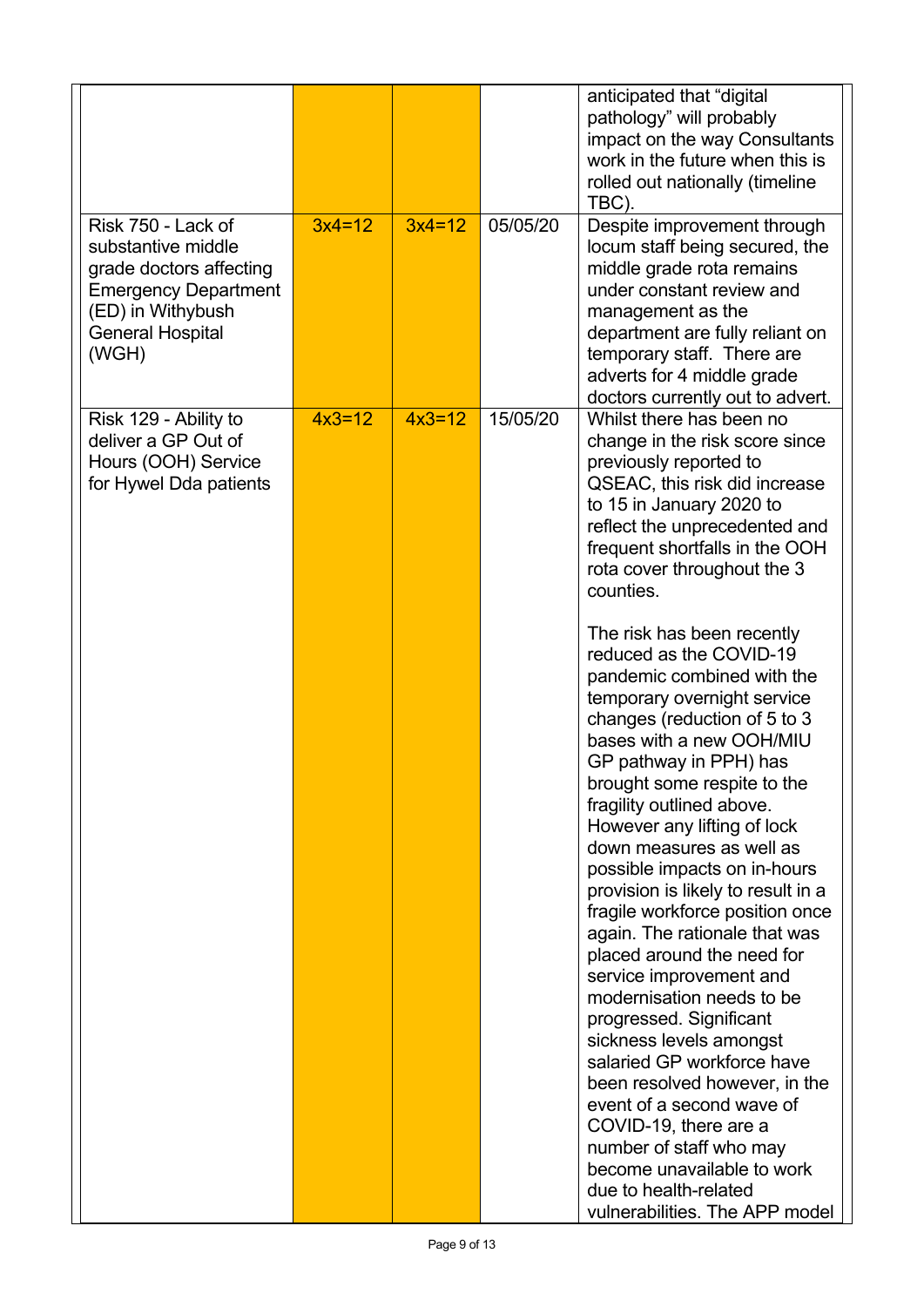|  |  |  | continues to provide significant<br>resilience (when available) in<br>terms of supplementary<br>resource. Discussions to<br>assess potential for expansion<br>of this model have now<br>commenced but no decision<br>has yet been reached. |
|--|--|--|--------------------------------------------------------------------------------------------------------------------------------------------------------------------------------------------------------------------------------------------|
|--|--|--|--------------------------------------------------------------------------------------------------------------------------------------------------------------------------------------------------------------------------------------------|

#### **Argymhelliad / Recommendation**

The Committee is asked to seek assurance that:

- All identified controls are in place and working effectively.
- All planned actions will be implemented within stated timescales and will reduce the risk further and/or mitigate the impact, if the risk materialises.
- Challenge where assurances are inadequate.

This in turn will enable the Committee to provide the necessary assurance to the Board, through its Committee Update Report, that the UHB is managing these risks effectively.

| <b>Amcanion: (rhaid cwblhau)</b><br><b>Objectives: (must be completed)</b>                       |                                                                                                                                                                                                                                                                                                                                                                            |
|--------------------------------------------------------------------------------------------------|----------------------------------------------------------------------------------------------------------------------------------------------------------------------------------------------------------------------------------------------------------------------------------------------------------------------------------------------------------------------------|
| <b>Committee ToR Reference:</b><br>Cyfeirnod Cylch Gorchwyl y Pwyllgor:                          | 5.2 Seek assurance on the management of<br>principal risks within the Board Assurance<br>Framework (BAF) and Corporate Risk Register<br>(CRR) allocated to the Committee and provide<br>assurance to the Board that risks are being<br>managed effectively and report any areas of<br>significant concern e.g. where risk tolerance is<br>exceeded, lack of timely action. |
| Cyfeirnod Cofrestr Risg Datix a Sgôr<br>Cyfredol:<br>Datix Risk Register Reference and<br>Score: | Contained in report                                                                                                                                                                                                                                                                                                                                                        |
| Safon(au) Gofal ac lechyd:<br>Health and Care Standard(s):                                       | Governance, Leadership and Accountability                                                                                                                                                                                                                                                                                                                                  |
| Nodau Gwella Ansawdd:<br><b>Quality Improvement Goal(s):</b>                                     | All Quality Improvement Goals Apply                                                                                                                                                                                                                                                                                                                                        |
| <b>Amcanion Strategol y BIP:</b><br><b>UHB Strategic Objectives:</b>                             | All Strategic Objectives are applicable                                                                                                                                                                                                                                                                                                                                    |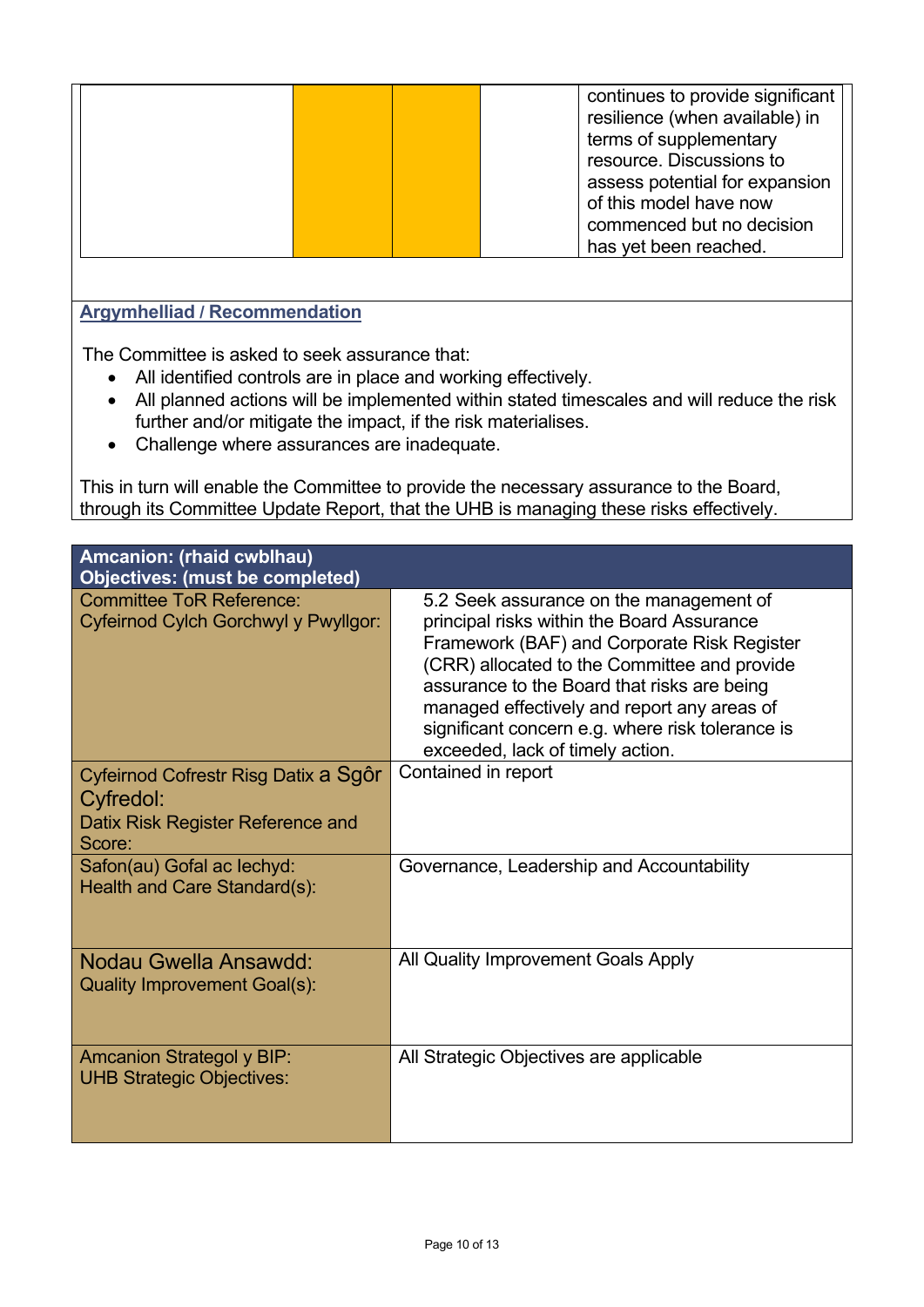| <b>Amcanion Llesiant BIP:</b><br><b>UHB Well-being Objectives:</b> | Not Applicable |
|--------------------------------------------------------------------|----------------|
| <b>Hyperlink to HDdUHB Well-being</b><br><b>Statement</b>          |                |

| <b>Gwybodaeth Ychwanegol:</b><br><b>Further Information:</b>     |                                                            |
|------------------------------------------------------------------|------------------------------------------------------------|
| Ar sail tystiolaeth:                                             | Underpinning risk on the Datix Risk Module from            |
| <b>Evidence Base:</b>                                            | across the UHB's services reviewed by risk<br>leads/owners |
| <b>Rhestr Termau:</b>                                            | Current Risk Score - Existing level of risk taking into    |
| <b>Glossary of Terms:</b>                                        | account controls in place                                  |
|                                                                  | Target Risk Score - The ultimate level of risk that is     |
|                                                                  | desired by the organisation when planned controls (or      |
|                                                                  | actions) have been implemented                             |
|                                                                  | Tolerable risk – this is the level of risk that the Board  |
|                                                                  | agreed for each domain in September 2018 – Risk            |
|                                                                  | <b>Appetite Statement</b>                                  |
| Partïon / Pwyllgorau â ymgynhorwyd                               | N/A                                                        |
| ymlaen llaw y Pwyllgor Ansawdd,                                  |                                                            |
| Diogelwch a Sicrhau Profiod:                                     |                                                            |
| Parties / Committees consulted prior                             |                                                            |
| to Quality, Safety and Experience<br><b>Assurance Committee:</b> |                                                            |
|                                                                  |                                                            |

| <b>Effaith: (rhaid cwblhau)</b><br>Impact: (must be completed) |                                                                                                                            |
|----------------------------------------------------------------|----------------------------------------------------------------------------------------------------------------------------|
| <b>Ariannol / Gwerth am Arian:</b>                             | No direct impacts from report however impacts of each                                                                      |
| <b>Financial / Service:</b>                                    | risk are outlined in risk description.                                                                                     |
| <b>Ansawdd / Gofal Claf:</b>                                   | No direct impacts from report however impacts of each                                                                      |
| <b>Quality / Patient Care:</b>                                 | risk are outlined in risk description.                                                                                     |
| <b>Gweithlu:</b>                                               | No direct impacts from report however impacts of each                                                                      |
| <b>Workforce:</b>                                              | risk are outlined in risk description.                                                                                     |
| Risg:<br><b>Risk:</b>                                          | No direct impacts from report however organisations are<br>expected to have effective risk management systems in<br>place. |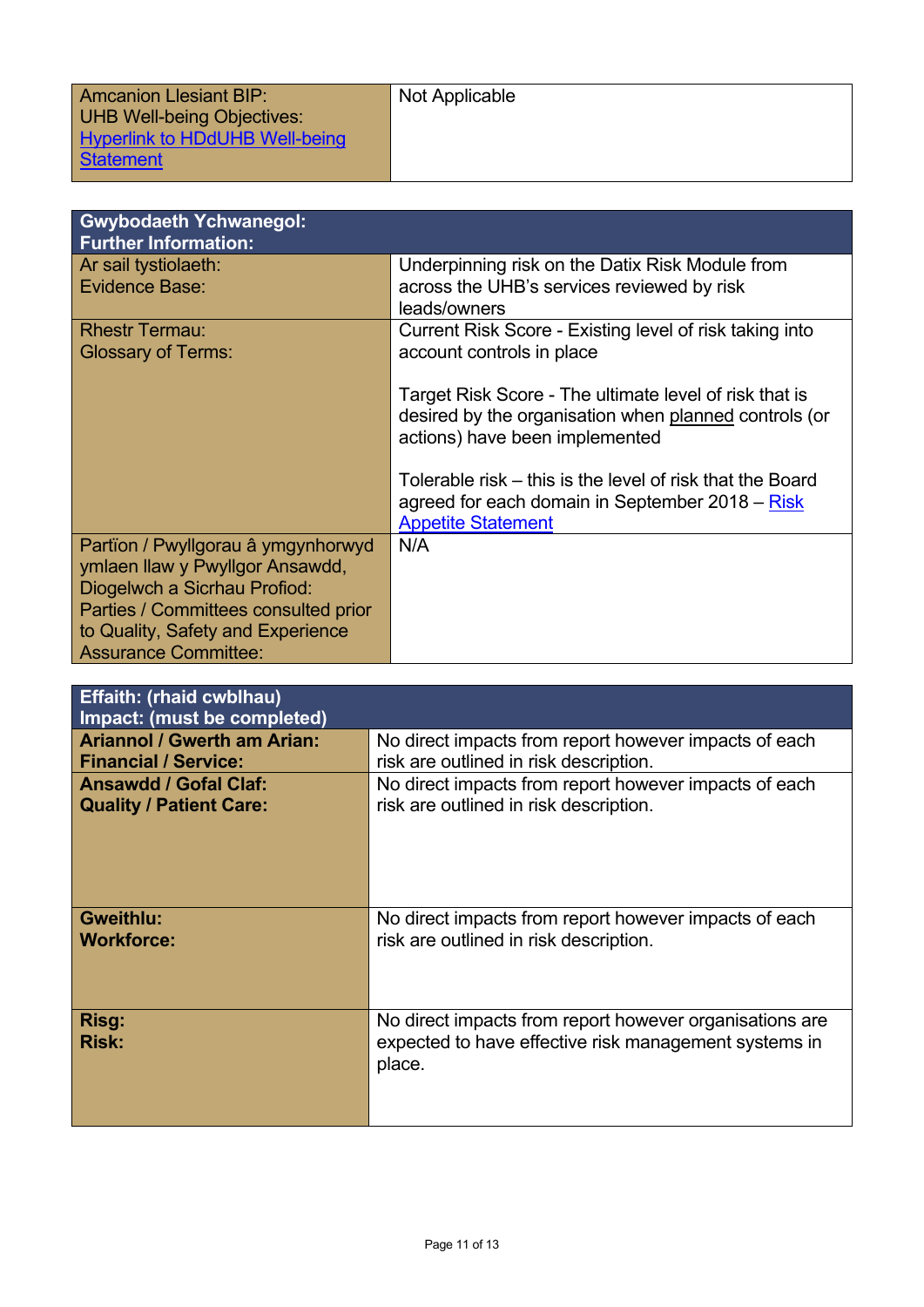| <b>Cyfreithiol:</b><br>Legal:           | No direct impacts from report however proactive risk<br>management including learning from incidents and events<br>contributes towards reducing/eliminating recurrence of<br>risk materialising and mitigates against any possible legal<br>claim with a financial impact. |
|-----------------------------------------|----------------------------------------------------------------------------------------------------------------------------------------------------------------------------------------------------------------------------------------------------------------------------|
| <b>Enw Da:</b><br><b>Reputational:</b>  | Poor management of risks can lead to loss of stakeholder<br>confidence. Organisations are expected to have effective<br>risk management systems in place and take steps to<br>reduce/mitigate risks.                                                                       |
| <b>Gyfrinachedd:</b><br><b>Privacy:</b> | No direct impacts                                                                                                                                                                                                                                                          |
| Cydraddoldeb:<br><b>Equality:</b>       | Has EqIA screening been undertaken? No<br>Has a full EqIA been undertaken? No                                                                                                                                                                                              |